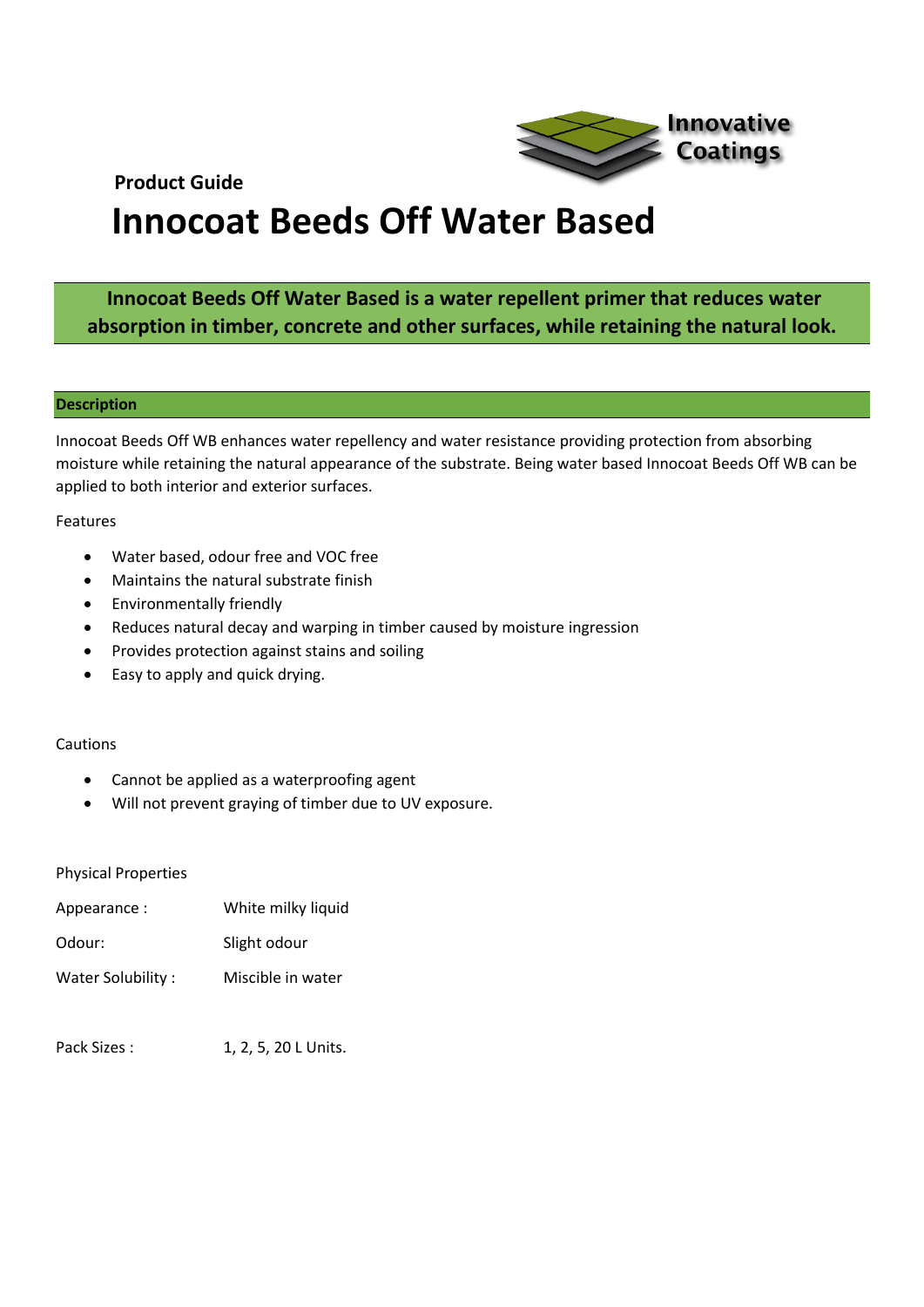### **Product Guide**



## **Innocoat Beeds Off Water Based**

#### Precautions

• Do not dilute.

#### Preparation

- Remove any varnish or wood stain residue on timber. Acid etch concrete surfaces with Innocoat SyT-Etch & water blast thoroughly.
- If moss or lichen growth are present remove with Innocoat Moss Master or Purgo and allow to dry completely.
- Ensure surface is dry and clean.

#### Application

- Shake or stir well before use. Wait for any bubbles to subside.
- Apply by brush, roller or sprayer.
- If the surface is very absorbent reapply a second coat within 2 hours.
- Protect from rain for 24 hrs.

#### Coverage

• approx.  $8 - 12$  m<sup>2</sup>/L depending on porosity and texture of the surface

Clean-Up All equipment can be cleaned with water.

Subsequent application of varnish or stain is possible after 72 hours, however it is recommended that a small sample area is tested first, as the colour or adherence may be affected.

| <b>Storage and Handling</b> |                                                                                                  |  |
|-----------------------------|--------------------------------------------------------------------------------------------------|--|
| Handling:                   | Suitable protective clothing must be worn - Refer Personal Protective Equipment section          |  |
| Storage:                    | Store in cool, dry, well ventilated place in original container. Store out of reach of children. |  |
|                             | Ensure container is sealed when not in use and is checked regularly for leaks or spills.         |  |
|                             | Innocoat Beeds Off Water Based can be stored once opened for up to 12 months.                    |  |